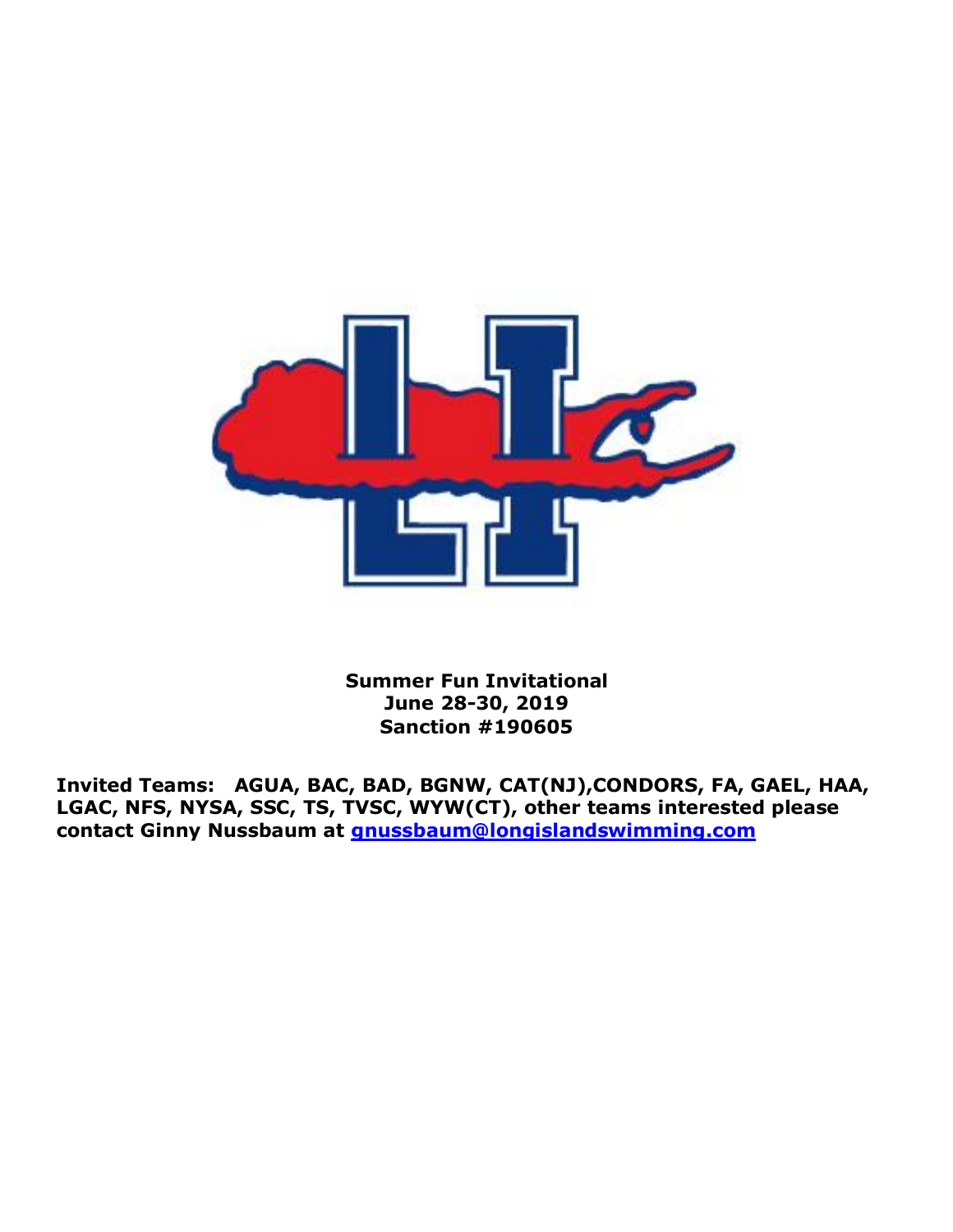## **Summer Fun Invitational**

**June 28-30, 2019**

| <b>SANCTION:</b>            | Held under the sanction of USA Swimming/Metropolitan Swimming, Inc., #190605                                                                                                                                                                                                                                                                                                                                                                                                                                                                                                                                                                                                                                                                                                                                                   |  |  |  |  |  |
|-----------------------------|--------------------------------------------------------------------------------------------------------------------------------------------------------------------------------------------------------------------------------------------------------------------------------------------------------------------------------------------------------------------------------------------------------------------------------------------------------------------------------------------------------------------------------------------------------------------------------------------------------------------------------------------------------------------------------------------------------------------------------------------------------------------------------------------------------------------------------|--|--|--|--|--|
| <b>LOCATION:</b>            | <b>Nassau County Aquatic Center</b><br>Eisenhower Park, East Meadow, NY 11554                                                                                                                                                                                                                                                                                                                                                                                                                                                                                                                                                                                                                                                                                                                                                  |  |  |  |  |  |
| <b>FACILITY:</b>            | 10 Lane by 50 meter competition pool w/2 meter min depth<br>The pool Has Not been certified in accordance with Article 104.2.2C (4)<br>Session One - Friday June 28 <sup>th</sup> - Warm up 4:00pm Start 5:00pm<br>Session Two - Saturday June 29th - Warm up 7:00am Start 8:00am<br>Session Three - Saturday June 29th - Warm up 11:45am Start 12:30pm<br>Session Four - Sunday June 30th - Warm up 8:00am Start 9am<br>Session Five - Sunday June 30th - Warm up 1:00pm Start 2:00pm                                                                                                                                                                                                                                                                                                                                         |  |  |  |  |  |
| <b>SESSIONS:</b>            |                                                                                                                                                                                                                                                                                                                                                                                                                                                                                                                                                                                                                                                                                                                                                                                                                                |  |  |  |  |  |
| <b>FORMAT:</b>              | The meet is a Timed Final Event<br>The meet will be Deck Seeded                                                                                                                                                                                                                                                                                                                                                                                                                                                                                                                                                                                                                                                                                                                                                                |  |  |  |  |  |
| <b>ELIGIBILITY:</b>         | Open to all Invited USA Swimming/Metropolitan Swimming Inc. registered swimmers.<br>All swimmers participating in this meet must be registered by the first day of the meet.<br>Age on June 28, 2019 will determine age for the entire meet.                                                                                                                                                                                                                                                                                                                                                                                                                                                                                                                                                                                   |  |  |  |  |  |
| <b>ENTRIES:</b>             | All Athletes are limited to enter 3 events per session.<br>Deck entries will not be accepted.<br>NT's will not be accepted<br>Entries are by invite only.<br>Hy-Tek Email entries will be accepted                                                                                                                                                                                                                                                                                                                                                                                                                                                                                                                                                                                                                             |  |  |  |  |  |
|                             | U.S. Mail Payment to: Leanne Herrera, 750F Stewart Ave., Garden City, NY 11530<br>Email Entries/Confirm Entry Receipt: entries.liac@gmail.com<br>An email confirming receipt of entries if you provide an email contact. Please contact Meet Director if you do<br>not receive such a report within 2 days of your original email.                                                                                                                                                                                                                                                                                                                                                                                                                                                                                             |  |  |  |  |  |
| <b>QUALIFYING</b><br>TIMES: | Times must be achieved between January 1, 2018, and June 18, 2019, dates inclusive. Long Course Meters<br>(LCM) qualifying times will be seeded first, followed by Short Course Yard (SCY) qualifying times, followed<br>by Short Course Meters (SCM) qualifying times. All qualifying individual times must be provable at the meet.<br>There are no Upper Time Limits for this meet. Times not provable will be scratched and not be seeded into the<br>event. The qualifying standards for $12 \&$ under events will be the 2017 B national age group time standards<br>and for 13 $\&$ over events the standard will be the 2017 BB national age group time standards by age group<br>which can be found at www.usaswimming.org/_Rainbow/Documents/19cf506c-9519-45c1-af94-<br>f835a1e4529/2020MotivationalTimes-Top16.pdf |  |  |  |  |  |
| <b>DEADLINE:</b>            | Entries must be received by: June 18, 2019. Invited clubs' qualifying athlete's will be entered on a first<br>come / first serve basis                                                                                                                                                                                                                                                                                                                                                                                                                                                                                                                                                                                                                                                                                         |  |  |  |  |  |
| <b>ENTRY FEE:</b>           | An entry fee of \$7.00 per individual event and \$10.00 per relay event must accompany the entries.<br>There is a \$10.00 facility fee/athlete<br>Make check payable to: Long Island Swimming<br>Payment must be received by June 28, 2019 for email entries. Payment must be included with all mail entries.<br>Failure to pay entry fees by this deadline could result in teams being barred from the meet.                                                                                                                                                                                                                                                                                                                                                                                                                  |  |  |  |  |  |
| <b>WARM-UP:</b>             | General warm up with assigned lanes for the first 40 minutes. Sprint lanes and General lanes will be available<br>for the remaining 10 minutes. Lane assignments will be distributed along with the scratch sheet each session.                                                                                                                                                                                                                                                                                                                                                                                                                                                                                                                                                                                                |  |  |  |  |  |
| <b>SCRATCHES:</b>           | Coaches will be given scratch sheets upon check-in for each session. All scratches are due no later than 30<br>minutes prior to the start of the session. Coaches are asked to draw a line through an individual event to<br>indicate clearly that individual event is a scratch or when an athlete is out of the session completely draw a line<br>through the swimmers name who will not be participating in the session.                                                                                                                                                                                                                                                                                                                                                                                                    |  |  |  |  |  |
| <b>COACHES:</b>             | In accordance with Metropolitan Swimming Inc. Policy, only those coaches who display current, valid USA                                                                                                                                                                                                                                                                                                                                                                                                                                                                                                                                                                                                                                                                                                                        |  |  |  |  |  |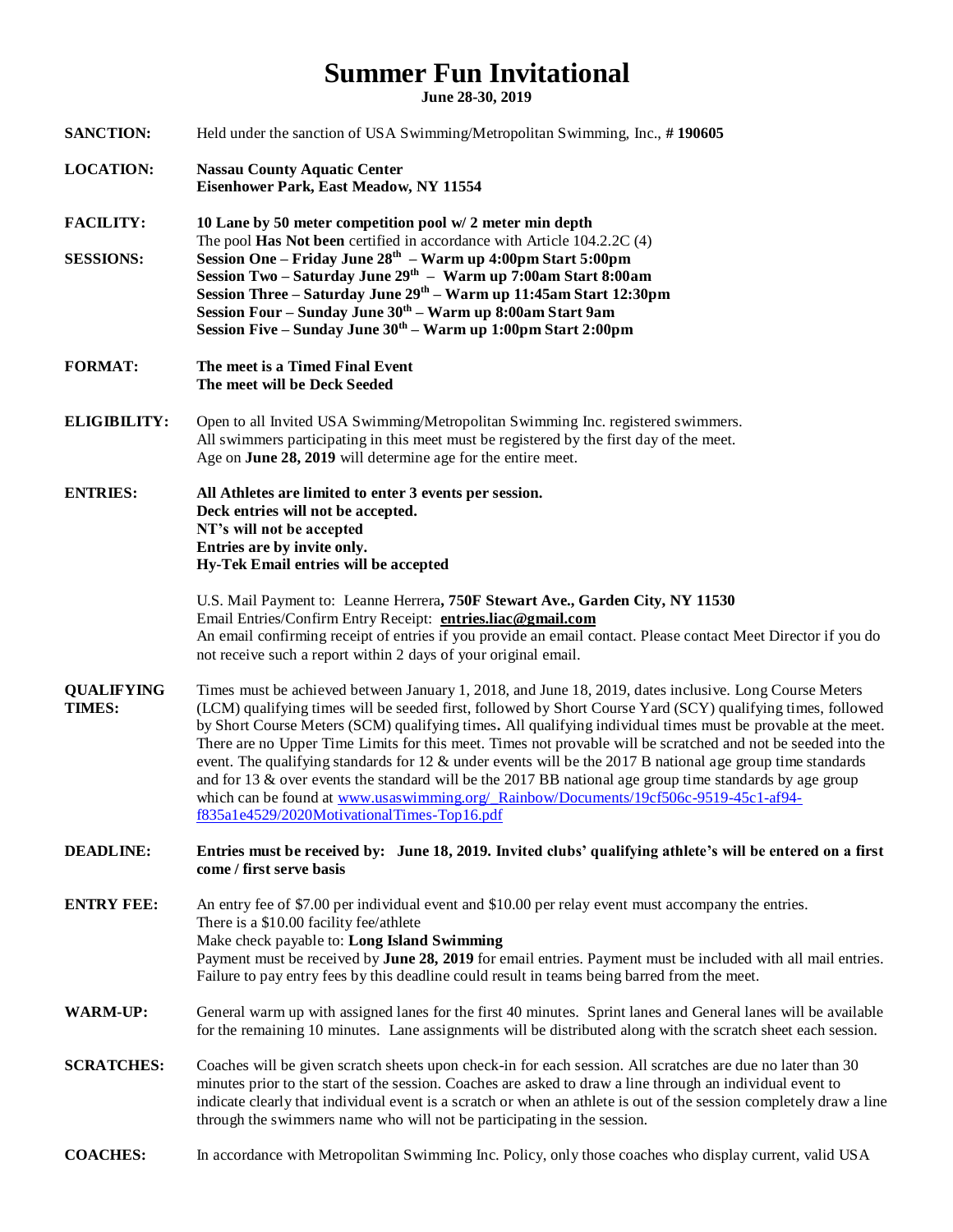|                                          | Swimming credentials will be permitted to act in a coaching capacity at this meet. Coaches who do not possess<br>these credentials will be required to leave the deck area.                                                                                                                                                                                                                                                                                                                                                                                                                                                                       |  |  |  |  |  |
|------------------------------------------|---------------------------------------------------------------------------------------------------------------------------------------------------------------------------------------------------------------------------------------------------------------------------------------------------------------------------------------------------------------------------------------------------------------------------------------------------------------------------------------------------------------------------------------------------------------------------------------------------------------------------------------------------|--|--|--|--|--|
| <b>AWARDS:</b>                           | $1st - 10th$ place awards will be given to the 12&U athletes. Both 9-10 and 8&U awards will be given in the<br>$10&U$ events.                                                                                                                                                                                                                                                                                                                                                                                                                                                                                                                     |  |  |  |  |  |
| <b>OFFICIALS:</b>                        | Meet Referee: Rich Brown, mbrown173@icloud.com<br>Meet Admin: Danielle Baldwin<br>Officials wishing to volunteer should contact Meet Referee by June 23, 2018                                                                                                                                                                                                                                                                                                                                                                                                                                                                                     |  |  |  |  |  |
| <b>MEET</b><br><b>DIRECTOR:</b>          | Dom Boccio, Dboccio@longislandswimming.com 516.378.8467 - Questions concerning the meet will<br>only be entertained when communicated via a certified coach on an invited team.                                                                                                                                                                                                                                                                                                                                                                                                                                                                   |  |  |  |  |  |
| <b>DISABILITY</b><br><b>SWIMMERS:</b>    | Swimmers with disabilities are encouraged to attend. Contact the meet director if you need special<br>consideration.<br>The athlete (or the athlete's coach) is also responsible for notifying the meet referee of any disability prior to<br>the competition.                                                                                                                                                                                                                                                                                                                                                                                    |  |  |  |  |  |
| <b>AUDIO/VISUAL</b><br><b>STATEMENT:</b> | Use of Audio or visual recording devices, including a cell phone, is not permitted in changing areas, rest<br>rooms, behind the starting blocks or locker rooms                                                                                                                                                                                                                                                                                                                                                                                                                                                                                   |  |  |  |  |  |
| <b>DRONES:</b>                           | "Operation of a drone, or any other flying apparatus, is prohibited over the venue (pools, athlete/coach<br>areas, spectator areas and open ceiling locker rooms) any time athletes, coaches, officials and/or<br>spectators are present."                                                                                                                                                                                                                                                                                                                                                                                                        |  |  |  |  |  |
| <b>POLICY:</b>                           | Any photographer or videographer, who intends to take pictures at a Metropolitan Swimming sanctioned meet,<br>must complete and submit a Photographer Registration Form to the Meet Director before commencing<br>activity. Forms are available on the Metropolitan Swimming website as well as from the Meet Director.                                                                                                                                                                                                                                                                                                                           |  |  |  |  |  |
| <b>RULES:</b>                            | The current USA Swimming Rules and Regulations will apply.<br>The USA Swimming Code of Conduct is in effect for the duration of the meet.<br>The overhead start procedure may be used at the discretion of the meet Referee.                                                                                                                                                                                                                                                                                                                                                                                                                      |  |  |  |  |  |
| <b>SAFETY:</b>                           | Metropolitan Safety and Warm-up procedures will be in effect. Marshals will be present throughout warm-ups<br>and competition, and have the authority to remove, with the concurrence of the meet Referee, any swimmer,<br>coach, club, or spectator for failure to follow the safety rules. "Any swimmer entered in the meet must be<br>certified by a USA Swimming member coach as being proficient in performing a racing start or must start<br>each race from within the water. When unaccompanied by a member-coach, it is the responsibility of the<br>swimmer or the swimmer's legal guardian to ensure compliance with this requirement. |  |  |  |  |  |
| <b>MEET</b><br><b>DECORUM:</b>           | Each club is requested to handle its own team and discipline problems. Anyone found vandalizing county<br>property; stealing or displacing disorderly conduct will be subject to disqualification, ejection from the meet<br>and possible criminal prosecution.                                                                                                                                                                                                                                                                                                                                                                                   |  |  |  |  |  |
| <b>DISCLAIMER:</b>                       | Upon acceptance of his/her entries, the participant waives all claims against Nassau County Aquatic Center,<br>Long Island Aquatic Club, Long Island Swimming,, Metropolitan Swimming Inc., USA Swimming Inc.,<br>their agents or representatives for any injury occurring as a result of the meet.<br>It is understood that USA Swimming, Inc. and Metropolitan Swimming, Inc. shall be free from any liabilities<br>or claims for damages arising by reason of injuries to anyone during the conduct of the meet.                                                                                                                               |  |  |  |  |  |
| <b>DECK</b><br><b>CHANGING:</b>          | Is Prohibited                                                                                                                                                                                                                                                                                                                                                                                                                                                                                                                                                                                                                                     |  |  |  |  |  |
| <b>ADMISSION:</b>                        | All tickets will be sold online - http://www.longislandswimming.com/hosted-meets.html<br>\$8.35 Adult / Session -<br>All children over the age of 3 require a ticket<br>Meet heat sheets will be available on meet mobile /<br>No programs will be sold<br>AT DOOR ADMISSION:<br>\$20.00 per session cash only                                                                                                                                                                                                                                                                                                                                    |  |  |  |  |  |
| <b>MERCHANTS:</b>                        | A concession stand is operated by the Nassau County Aquatic Center. No glass will be permitted on the deck.<br>Hobies wim will be available throughout the entire meet                                                                                                                                                                                                                                                                                                                                                                                                                                                                            |  |  |  |  |  |
| <b>PARKING:</b>                          | There is ample free parking available in the park                                                                                                                                                                                                                                                                                                                                                                                                                                                                                                                                                                                                 |  |  |  |  |  |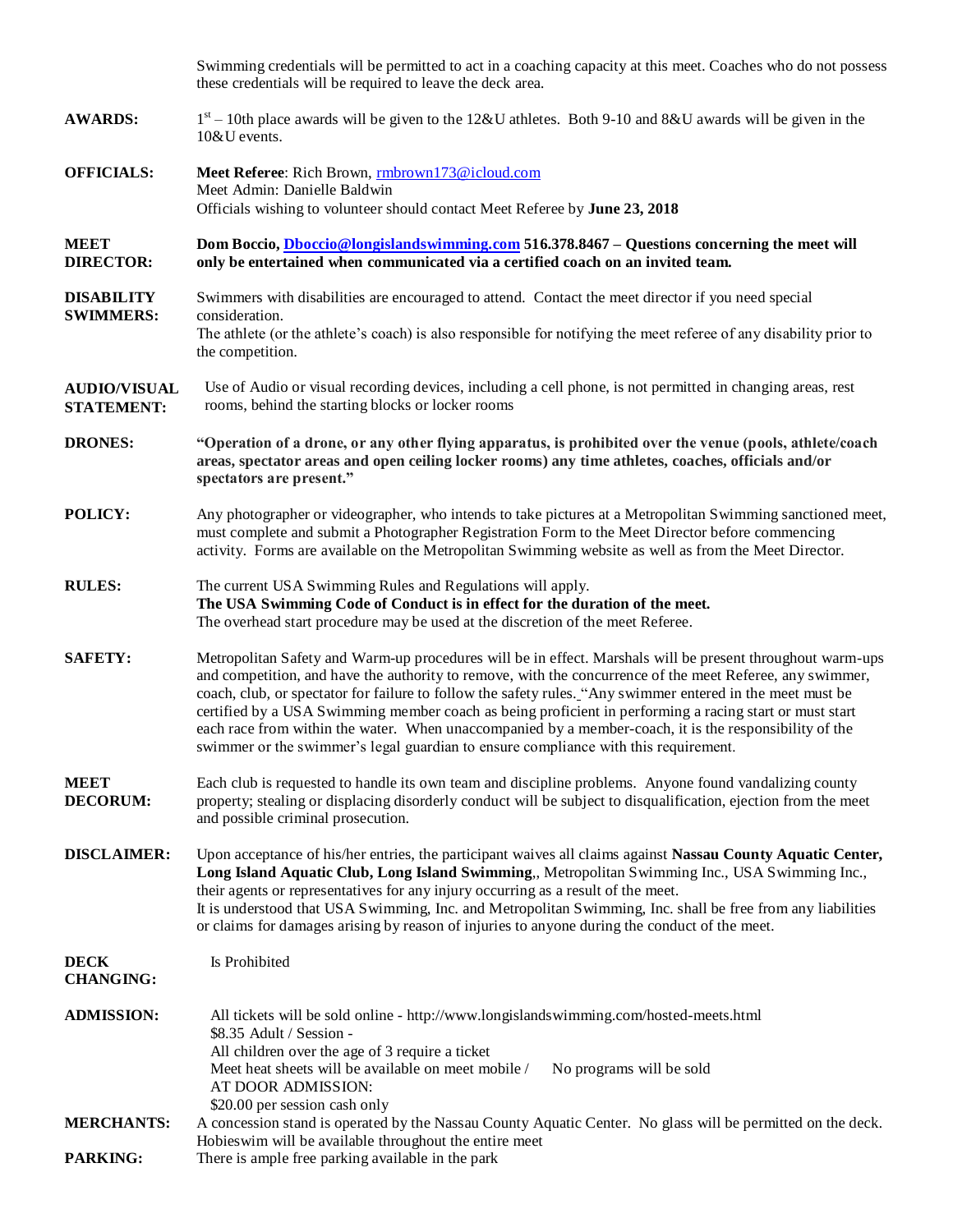## **DIRECTIONS: FROM VERRAZANO NARROWS BRIDGE AND KENNEDY AIRPORT:**

Follow signs to Belt Parkway/Long Island East. Take Belt Parkway eastbound past Kennedy Airport - after Kennedy Airport stay in the left lane and look for signs to Southern State Parkway East. Take So.State Pkwy East to Meadowbrook Pkwy (northbound) to NY-24 Hempstead Turnpike (exit M4) East. On Hempstead Turnpike go to the left lane and make a left at the first light (Merrick Ave.) At first traffic light make a right. This is the entrance to the pool.

## **FROM WHITESTONE AND THROGS NECK BRIDGES**

Take Cross Island Parkway South to Exit 29, Grand Central Parkway eastbound. Follow Grand Central Pkwy to Meadowbrook Pkwy southbound (Jones Beach). Get off Meadowbrook Pkwy at NY-24 Hempstead Tpke.(exit M4). On Hempstead Turnpike go to the left lane and make a left at the first light (Merrick Ave.) At first traffic light make a right. This is the entrance to the pool.